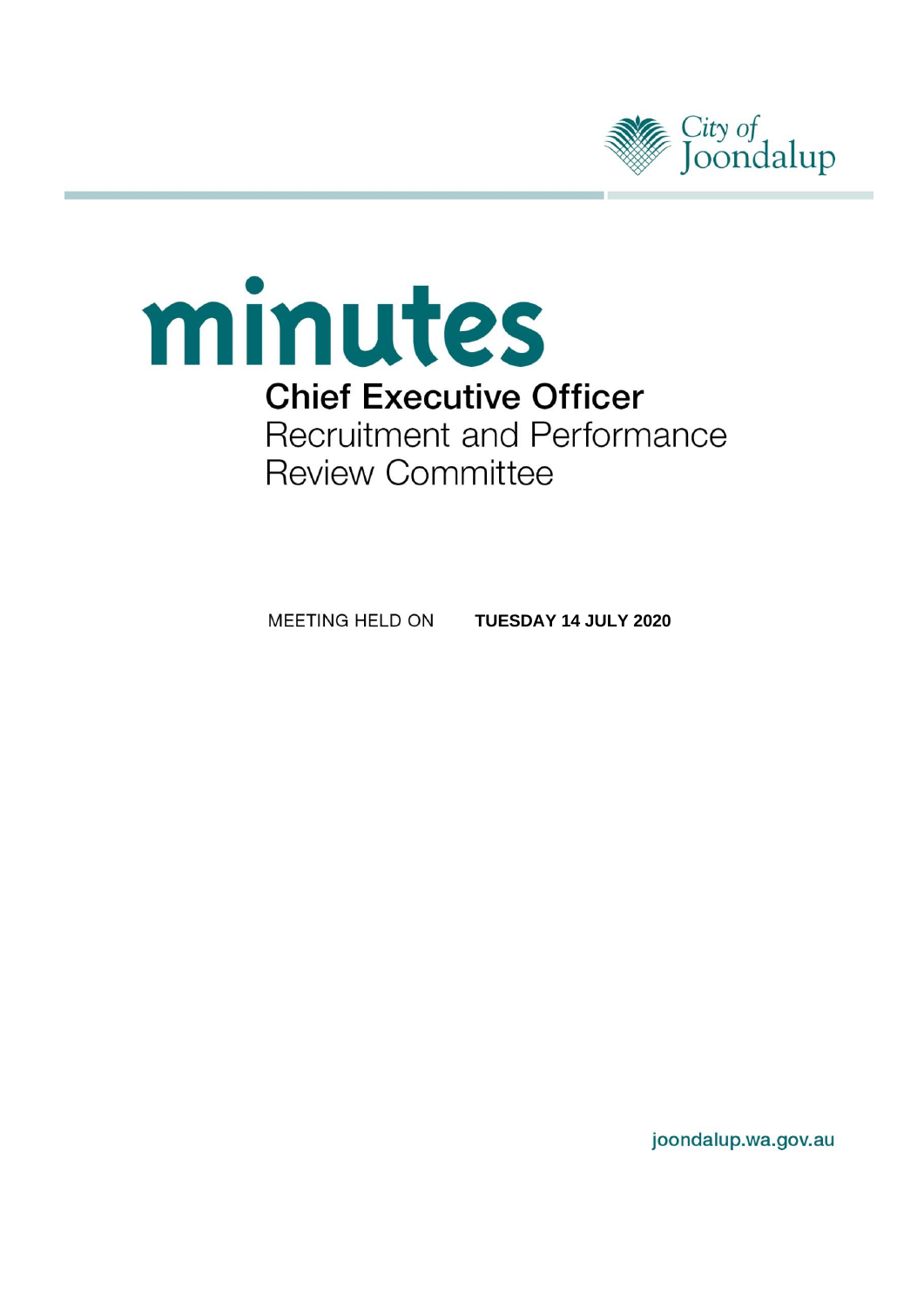# **TABLE OF CONTENTS**

| Item No. | Title                                                                                     | Page No. |
|----------|-------------------------------------------------------------------------------------------|----------|
|          | <b>Declaration of Opening</b>                                                             | 3        |
|          | <b>Declarations of Interest</b>                                                           | 4        |
|          | Apologies / Leave of absence                                                              | 5        |
|          | Announcements by the Presiding Member without discussion                                  | 5        |
|          | Identification of matters for which the meeting may be closed<br>to the public            | 5        |
|          | <b>Reports</b>                                                                            | 6        |
| 1        | Confidential - Chief Executive Officer - Variation to Expiry of<br>Contract of Employment | 6        |
|          | <b>Closure</b>                                                                            |          |
|          |                                                                                           |          |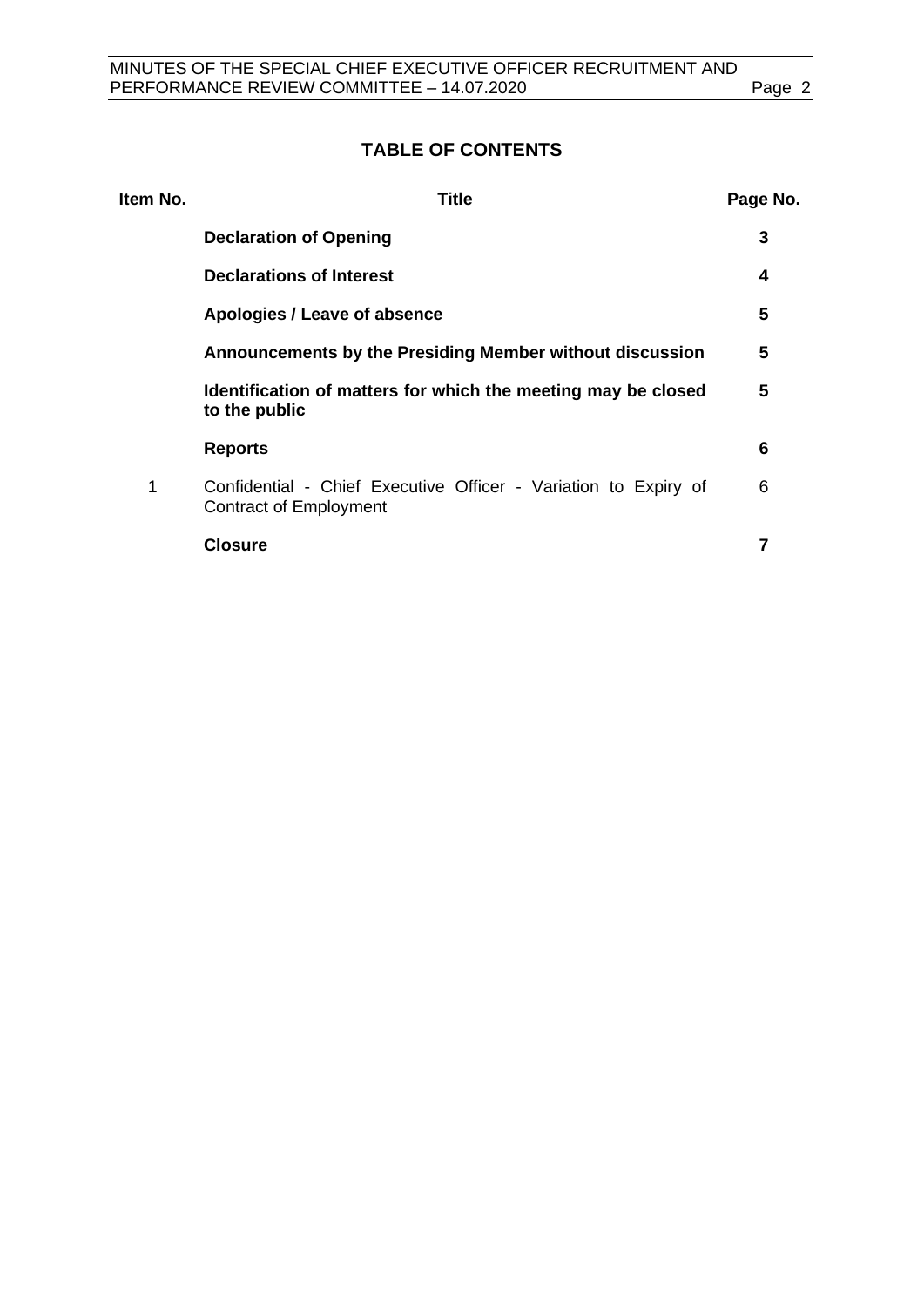# **CITY OF JOONDALUP**

**MINUTES OF THE SPECIAL CHIEF EXECUTIVE OFFICER RECRUITMENT AND PERFORMANCE REVIEW COMMITTEE MEETING HELD IN CONFERENCE ROOM 1, JOONDALUP CIVIC CENTRE, BOAS AVENUE, JOONDALUP ON TUESDAY 14 JULY 2020.** 

#### **ATTENDANCE**

#### **Committee Members**

Cr Russ Fishwick, JP *Presiding Member* Mayor Hon. Albert Jacob, JP *Deputy Presiding Member* Cr John Chester Cr Kerry Hollywood Cr Russell Poliwka Cr Philippa Taylor

#### **Observers**

Cr John Logan Cr Tom McLean

#### **Officers**

Mr Brad Sillence Manager Governance<br>Mr Glenn Heaperman Manager Human Resc

Manager Human Resource Services

### <span id="page-2-0"></span>**DECLARATION OF OPENING**

<span id="page-2-1"></span>The Presiding Member declared the meeting open at 5.32pm.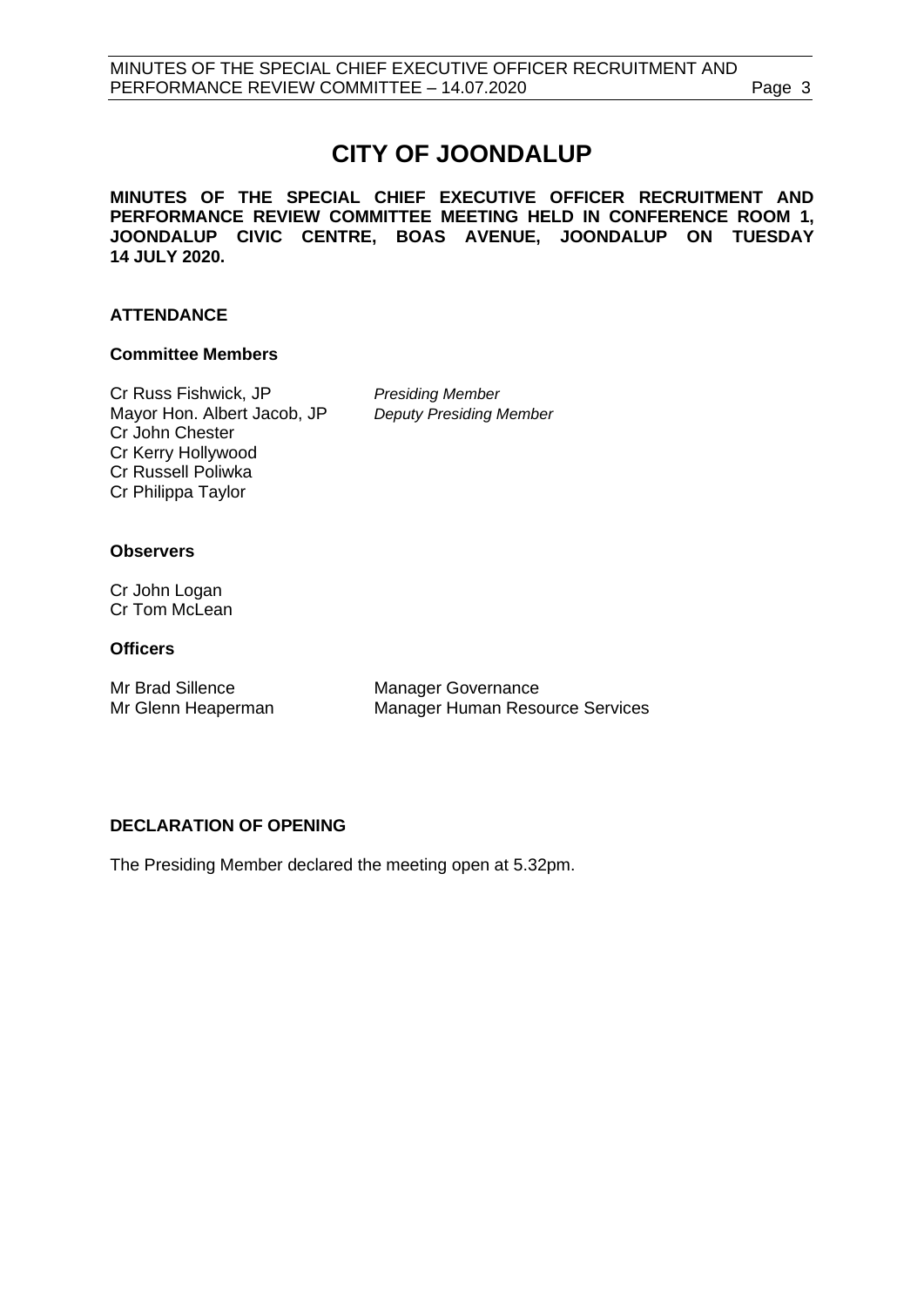#### **DECLARATIONS OF INTEREST**

#### **Disclosures of Financial / Proximity Interest**

A declaration under this section requires that the nature of the interest must be disclosed. Consequently a member who has made a declaration must not preside, participate in, or be present during any discussion or decision-making procedure relating to the matter the subject of the declaration. An employee is required to disclose their financial interest and if required to do so by the Council must disclose the extent of the interest. Employees are required to disclose their financial interests where they are required to present verbal or written reports to the Council. Employees are able to continue to provide advice to the Council in the decision making process if they have disclosed their interest.

| <b>Name/Position</b>      | Mr Garry Hunt, Chief Executive Officer.                                  |  |
|---------------------------|--------------------------------------------------------------------------|--|
| <b>Item No./Subject</b>   | Item 1 - Confidential - Chief Executive Officer - Variation to Expiry of |  |
|                           | Contract of Employment.                                                  |  |
| <b>Nature of interest</b> | Financial Interest.                                                      |  |
| <b>Extent of Interest</b> | Mr Hunt holds the position of Chief Executive Officer.                   |  |

#### **Disclosures of interest affecting impartiality**

Elected Members (in accordance with Regulation 11 of the *Local Government [Rules of Conduct] Regulations 2007)* and employees (in accordance with the Code of Conduct) are required to declare any interest that may affect their impartiality in considering a matter. This declaration does not restrict any right to participate in or be present during the decision-making process. The Elected Member/employee is also encouraged to disclose the nature of the interest.

<span id="page-3-0"></span>

| <b>Name/Position</b>      | Mr Jamie Parry, Director Governance and Strategy.                        |  |
|---------------------------|--------------------------------------------------------------------------|--|
| <b>Item No./Subject</b>   | Item 1 - Confidential - Chief Executive Officer - Variation to Expiry of |  |
|                           | Contract of Employment.                                                  |  |
| <b>Nature of interest</b> | Interest that may affect impartiality.                                   |  |
| <b>Extent of Interest</b> | Due to the nature of Mr Parry's employment relationship with the Chief   |  |
|                           | <b>Executive Officer.</b>                                                |  |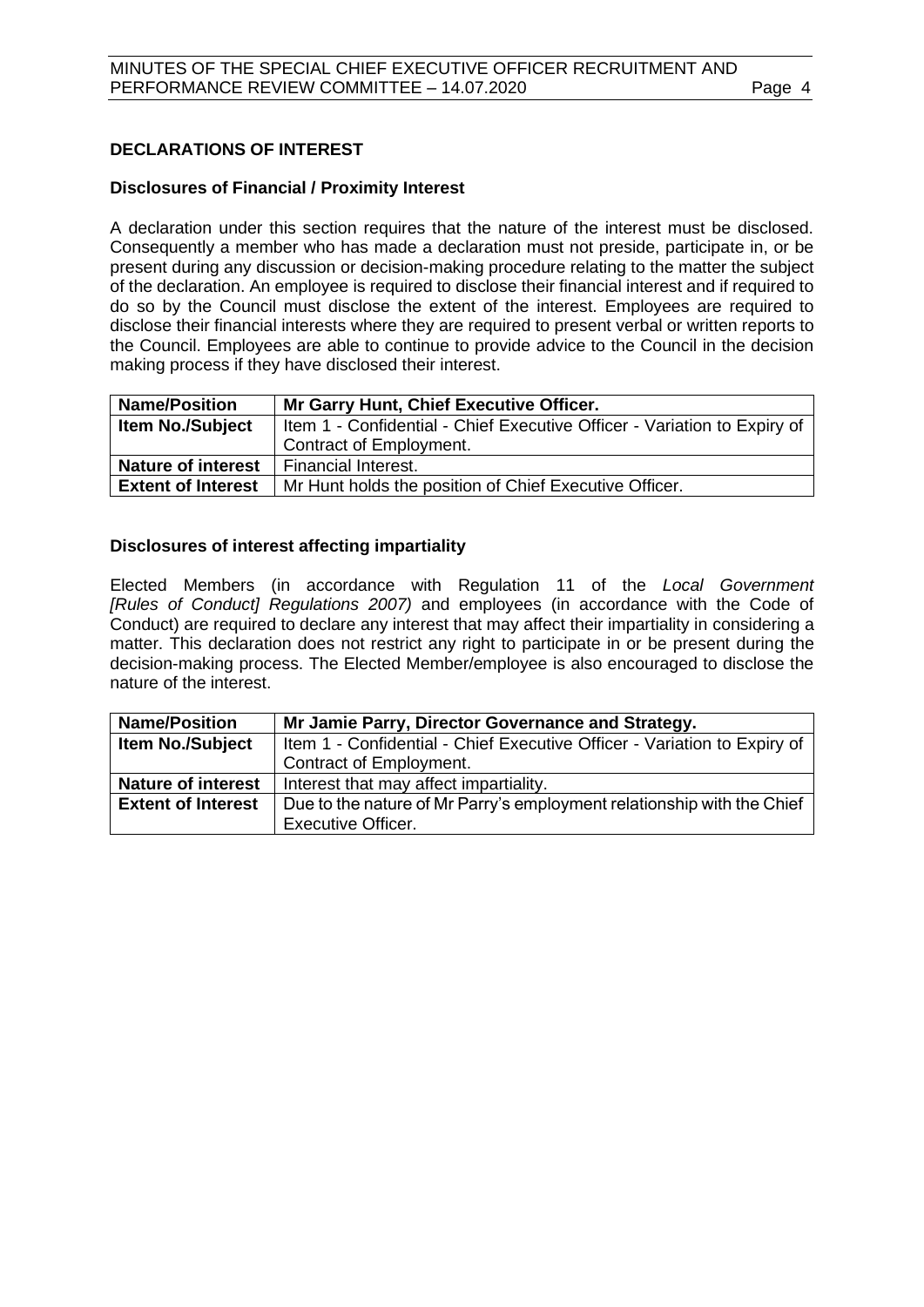#### **APOLOGIES / LEAVE OF ABSENCE**

#### **Apology:**

Cr John Raftis

#### <span id="page-4-0"></span>**ANNOUNCEMENTS BY THE PRESIDING MEMBER WITHOUT DISCUSSION**

Nil.

#### <span id="page-4-1"></span>**IDENTIFICATION OF MATTERS FOR WHICH THE MEETING MAY BE CLOSED TO THE PUBLIC**

In accordance with Clause 5.2 of the City's *Meeting Procedures Local Law 2013*, this meeting was not open to the public.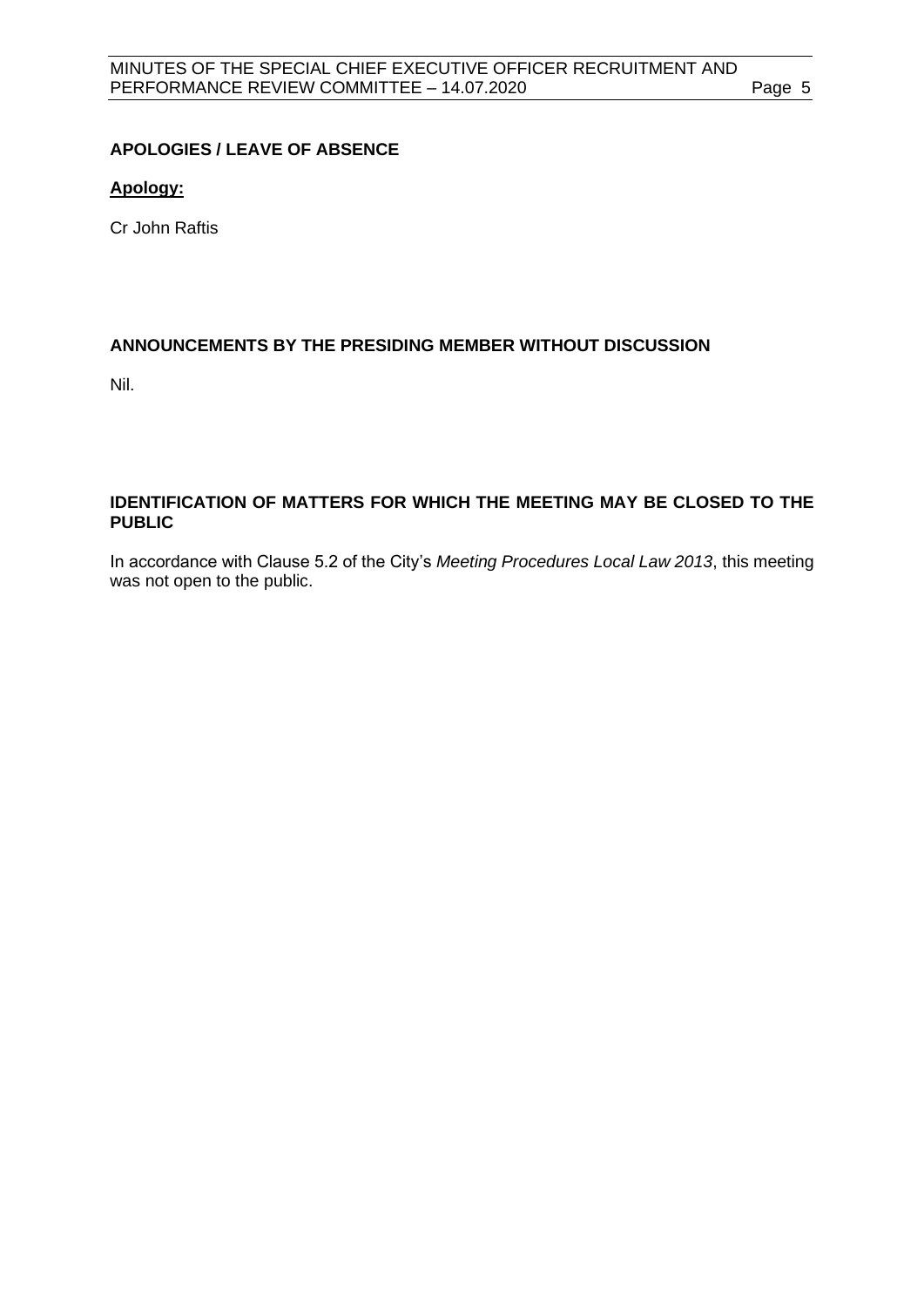#### <span id="page-5-0"></span>**REPORTS**

#### **Disclosure of Financial Interest**

| <b>Name/Position</b>      | Mr Garry Hunt, Chief Executive Officer.                                  |
|---------------------------|--------------------------------------------------------------------------|
| <b>Item No./Subject</b>   | Item 1 - Confidential - Chief Executive Officer - Variation to Expiry of |
|                           | Contract of Employment.                                                  |
| <b>Nature of interest</b> | l Financial Interest.                                                    |
| <b>Extent of Interest</b> | Mr Hunt holds the position of Chief Executive Officer.                   |

**Disclosure of interest affecting impartiality**

| <b>Name/Position</b>      | Mr Jamie Parry, Director Governance and Strategy.                        |  |
|---------------------------|--------------------------------------------------------------------------|--|
| <b>Item No./Subject</b>   | Item 1 - Confidential - Chief Executive Officer - Variation to Expiry of |  |
|                           | Contract of Employment.                                                  |  |
| <b>Nature of interest</b> | Interest that may affect impartiality.                                   |  |
| <b>Extent of Interest</b> | Due to the nature of Mr Parry's employment relationship with the Chief   |  |
|                           | <b>Executive Officer.</b>                                                |  |

# <span id="page-5-1"></span>**ITEM 1 CONFIDENTIAL - CHIEF EXECUTIVE OFFICER - VARIATION TO EXPIRY OF CONTRACT OF EMPLOYMENT**

| <b>WARD</b>                           | All                                                                                                                                                                                              |                                                                                    |  |
|---------------------------------------|--------------------------------------------------------------------------------------------------------------------------------------------------------------------------------------------------|------------------------------------------------------------------------------------|--|
| <b>RESPONSIBLE</b><br><b>DIRECTOR</b> | Mr Jamie Parry<br>Governance and Strategy                                                                                                                                                        |                                                                                    |  |
| <b>FILE NUMBER</b>                    | 74574                                                                                                                                                                                            |                                                                                    |  |
| <b>ATTACHMENT</b>                     | Attachment 1                                                                                                                                                                                     | Further Contract Variation – Contract of<br>Employment as CEO of City of Joondalup |  |
|                                       | (Please Note: The Report and Attachment is confidential and<br>will appear in the official Minute Book only).                                                                                    |                                                                                    |  |
| <b>AUTHORITY / DISCRETION</b>         | Executive - The substantial direction setting and oversight<br>role of Council, such as adopting plans and reports,<br>accepting tenders, directing operations, setting and<br>amending budgets. |                                                                                    |  |

This report is confidential in accordance with Section 5.23(2)(a) of the *Local Government Act 1995*, which permits the meeting to be closed to the public for business relating to the following:

*a matter affecting an employee or employees.*

<span id="page-5-2"></span>A full report was provided to Elected Members under separate cover. The report is not for publication.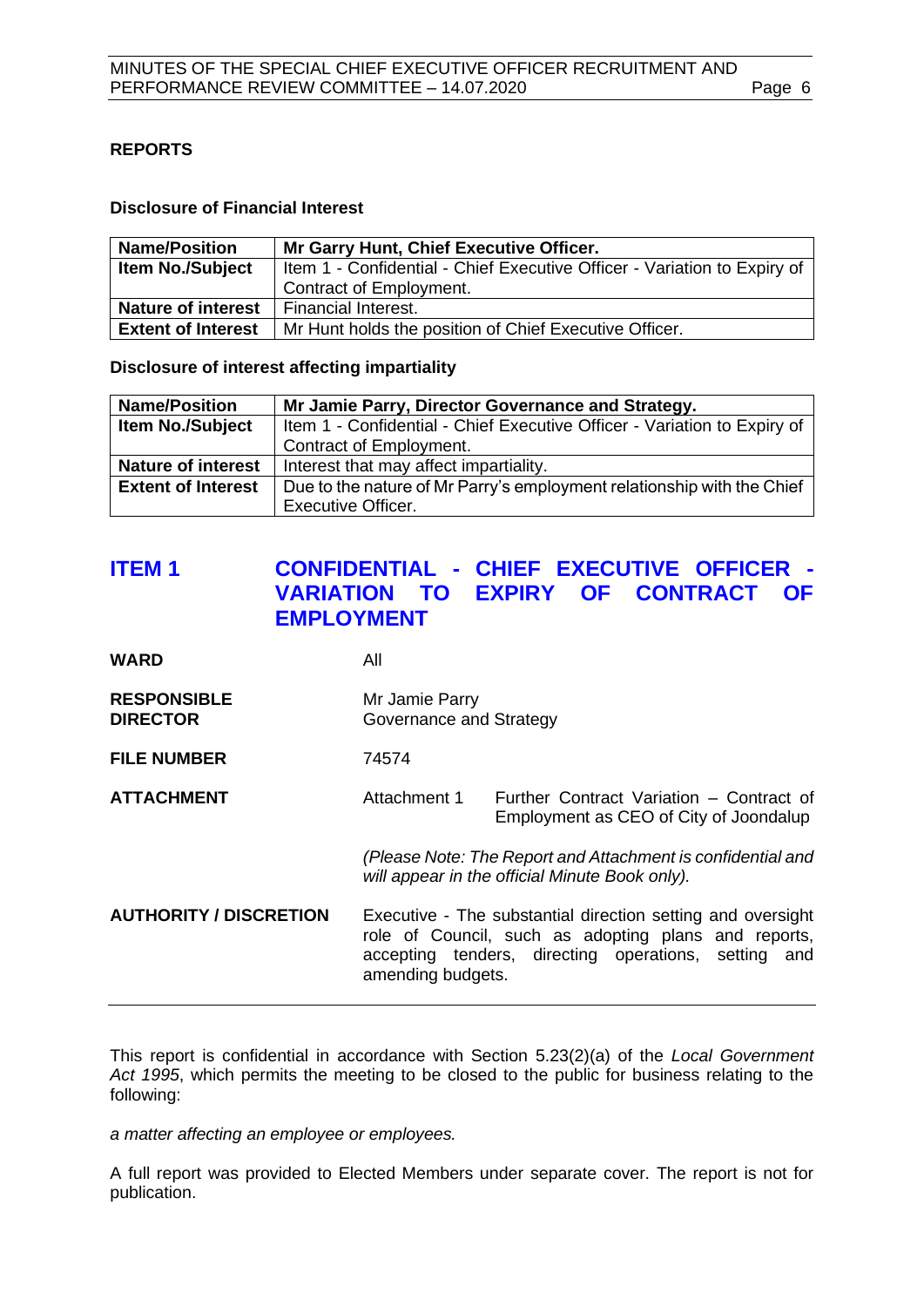**MOVED Cr Chester, SECONDED Mayor Jacob that Council:**

- **1 NOTES that the City's existing Employment Contract with the Chief Executive Officer (Contract), which commenced 21 December 2016, as varied on 30 November 2018 and due to expire on 31 July 2020, may be varied by written agreement of the parties, pursuant to clause 18.5 of the current Contract and section 5.39(4) of the** *Local Government Act 1995***;**
- **2 BY AN ABSOLUTE MAJORITY AUTHORISES a variation of the current Contract, as set out in the Further Contract Variation forming Attachment 1 to this Report, noting the Contract will expire:**
	- **2.1 on 18 December 2020; or**
	- **2.2 if a successful replacement candidate for the role of CEO is recruited by the City of Joondalup and commences employment prior to the 18 December 2020, the date which is the business day immediately prior to that replacement candidate's commencement date,**

**whichever occurs first;**

**3 AUTHORISES the Mayor and Director Governance and Strategy to execute the Further Contract Variation detailed in part 2 above, on behalf of the City pursuant to section 9.49B of the** *Local Government Act 1995***.**

#### **The Motion was Put and CARRIED (5/1)**

**In favour of the Motion:** Cr Fishwick, Mayor Jacob, Crs Chester, Hollywood and Taylor. **Against the Motion:** Cr Poliwka.